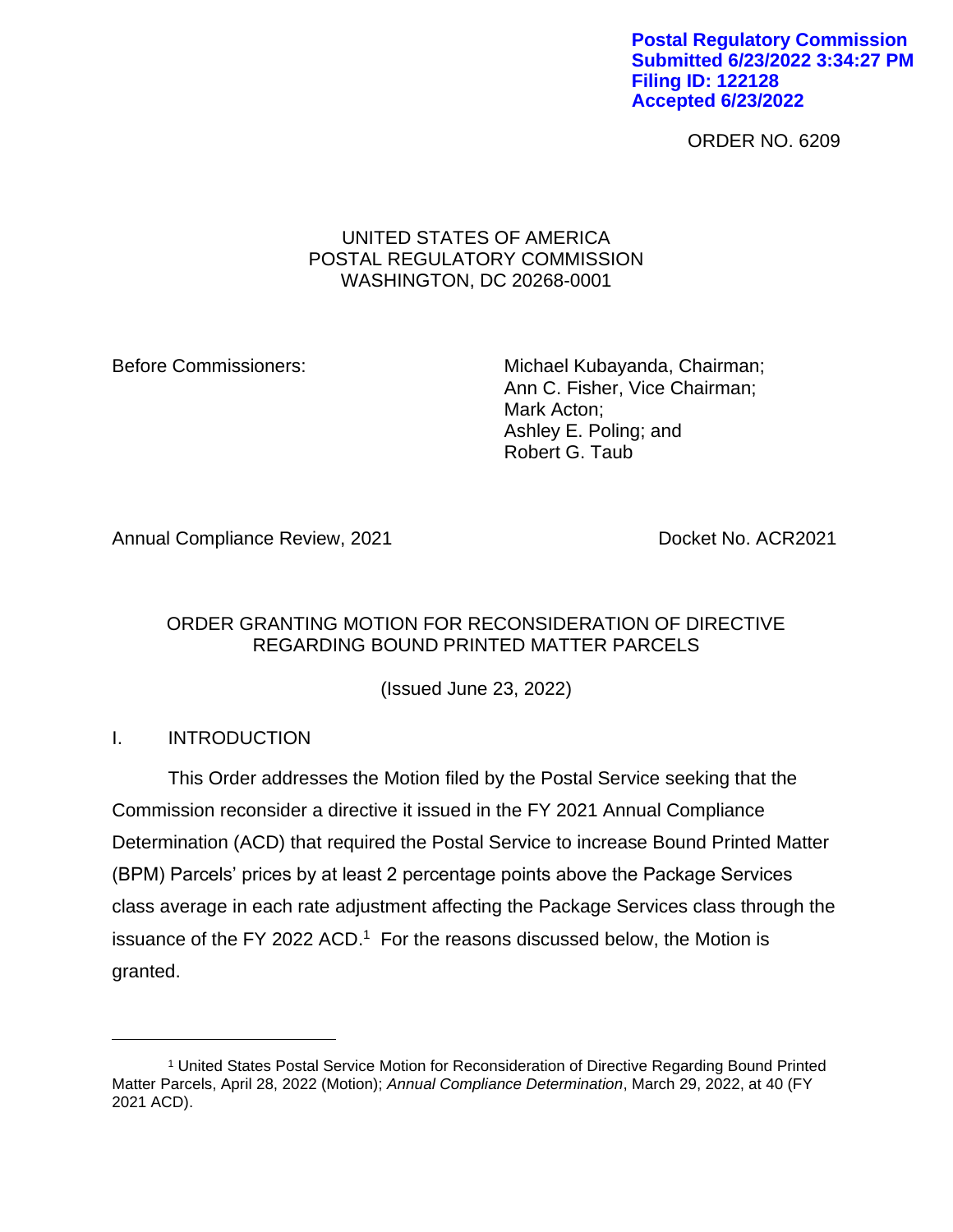#### II. BACKGROUND

BPM Parcels is a product within the Package Services class. In the FY 2020 ACD, the Commission found that the Package Services class was non-compensatory with an overall cost coverage of 92.5 percent in FY 2020.<sup>2</sup> The Commission also found that two products within the Package Services class, BPM Parcels and Media Mail/Library Mail, individually did not cover their attributable costs, *i.e.,* had cost coverages below 100 percent. *Id.* at 51, 53. With regard to BPM Parcels, the Commission stated that BPM Parcels' FY 2020 cost coverage of 94.0 percent was "a notable decline from its cost coverage of 106.1 percent in FY 2019" and recommended that the Postal Service propose a price increase for BPM Parcels that was above the class average for the Package Services class to address the cost coverage issue. *Id.* at 53, 54.

Docket No. R2021-2 was the Market Dominant price adjustment proceeding that followed the FY 2020 ACD as well as the first price adjustment proceeding filed and reviewed pursuant to the new regulations of 39 C.F.R. part 3030, which included new forms of rate authority including an additional 2 percentage points of rate authority for non-compensatory classes.<sup>3</sup> In that proceeding, the Postal Service proposed that BPM Parcels' prices increase by 6.666 percent, which was more than 2 percentage points below the class average increase of 8.804 percent.<sup>4</sup> The prices for the two compensatory products in the Package Services class, BPM Flats and Alaska Bypass Service, were proposed to increase by 7.453 and 6.989 percent respectively, while the prices for the other non-compensatory product, Media Mail/Library Mail, were proposed

<sup>2</sup> Docket No. ACR2020, *Annual Compliance Determination*, March 29, 2021, at 51 (FY 2020 ACD).

<sup>3</sup> *See* Docket No. R2021-2, Order on Price Adjustments for First-Class Mail, USPS Marketing Mail, Periodicals, Package Services, and Special Services Products and Related Mail Classification Changes, July 19, 2021, at 1, 3-4 (Order No. 5937); Docket No. RM2017-3, Order Adopting Final Rules for the System of Regulating Rates and Classes for Market Dominant Products, November 30, 2020 (Order No. 5763).

<sup>4</sup> Docket No. R2021-2, United States Postal Service Notice of Market-Dominant Price Change, May 28, 2021, at 24 (Docket No. R2021-2, Notice).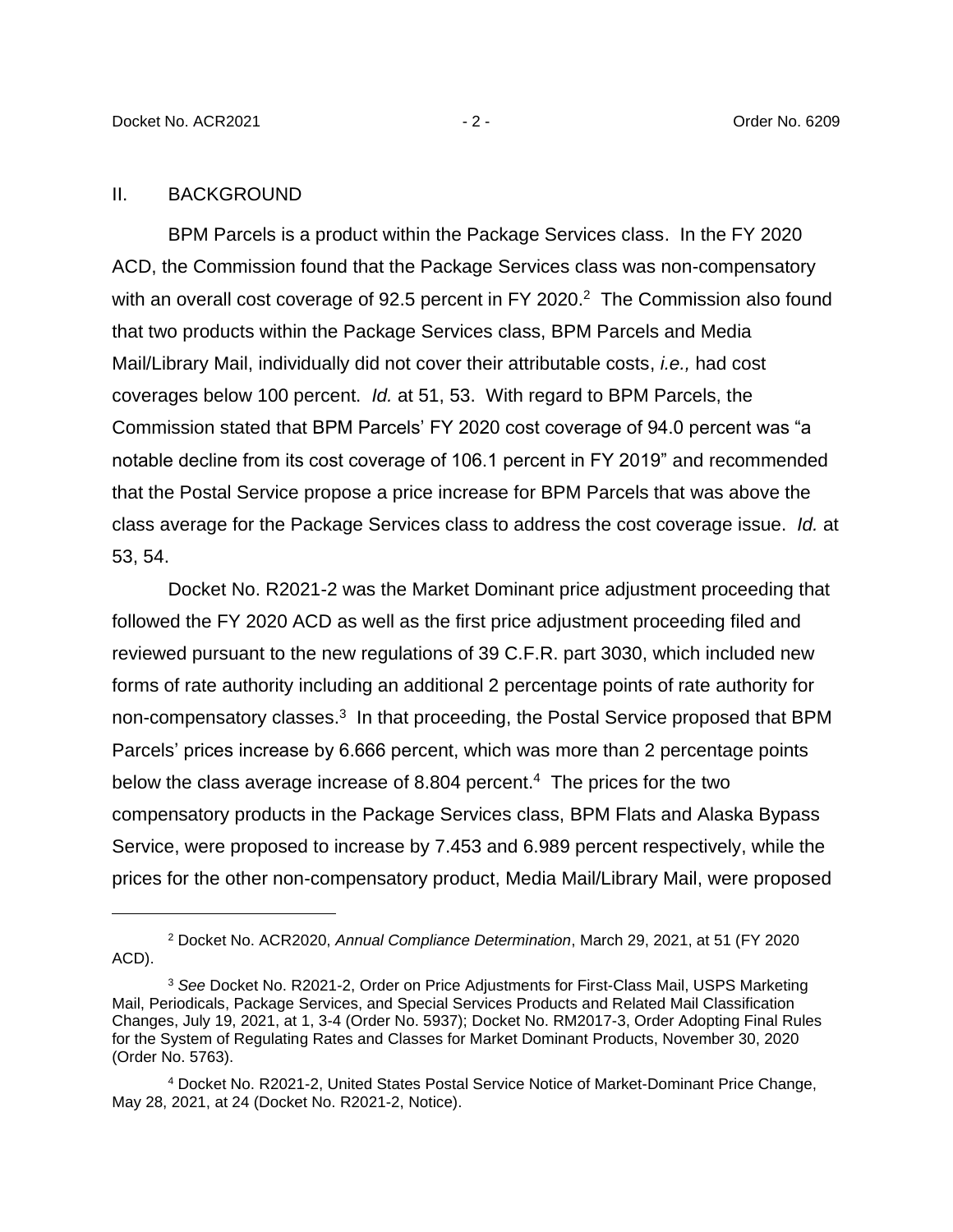to increase by 10.865 percent. *Id.* Thus, the proposed price increase for BPM Parcels was the lowest among the products in the Package Services class. To explain its proposed price increase for BPM Parcels, the Postal Service referenced its request to transfer BPM Parcels to the Competitive product list in Docket No. MC2021-78 and stated that it was balancing "the need to address the product's cost coverage against the need to ensure that a non-compensatory class's price cap space is not wasted on a product that may not remain on the market-dominant list."<sup>5</sup>

In the order approving the Docket No. R2021-2 price increases, the Commission noted that the Postal Service was not required to give BPM Parcels an above-average price increase. Order No. 5937 at 119. However, the Commission expressed "concern that the Postal Service ha[d] elected not to give BPM Parcels an above average price increase given the amount of rate authority available to Package Services" and noted that "[i]f BPM Parcels are not transferred to the Competitive product list, the Commission expects to look closely at the cost coverage of BPM Parcels in the next ACD and consider whether further regulatory action is needed at that time." *Id.* at 119- 20. On February 10, 2022, the Commission denied the Postal Service's request to transfer BPM Parcels to the Competitive product list.<sup>6</sup>

In the FY 2021 ACD, the Commission found that the Package Services class once again did not cover its costs, which was driven by the fact that the BPM Parcels and Media Mail/Library Mail products remained non-compensatory and failed to cover their costs in FY 2021. FY 2021 ACD at 36. Specifically, BPM Parcels' cost coverage in FY 2021 was 94.6 percent, a slight increase from FY 2020's 94.0 percent cost coverage. *Id.* at 37. Given the Postal Service's decision to give BPM Parcels a below average price increase in Docket No. R2021-2 despite having ample rate authority and the fact "that the Postal Service made no efforts in FY 2021 to address rising unit costs,"

<sup>5</sup> *Id.* at 25. *See* Docket No. MC2021-78, United States Postal Service Request to Transfer Bound Printed Matter Parcels to the Competitive Product List, March 26, 2021.

<sup>6</sup> Docket No. MC2021-78, Order Denying Request to Transfer Bound Printed Matter Parcels to the Competitive Product List, February 10, 2022 (Order No. 6105).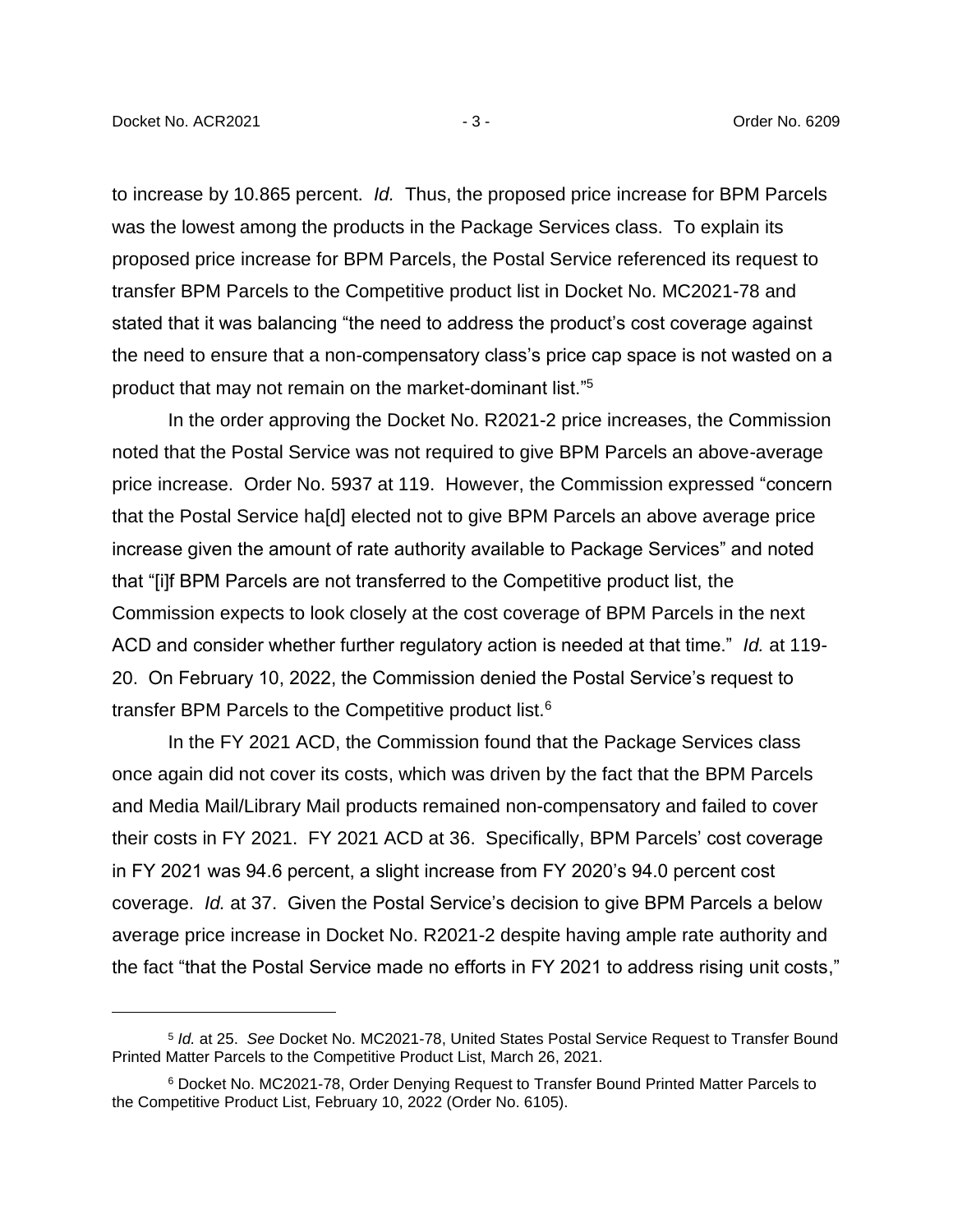the Commission found "that the Postal Service did not take adequate steps in FY 2021 to improve the cost coverage for [BPM Parcels]." *Id.* at 39-40. As a result, the Commission directed "the Postal Service to increase BPM Parcels' prices by at least 2 percentage points above the class average in each Market Dominant rate adjustment affecting the Package Services class through the issuance of the FY 2022 ACD." *Id.* at 40.

#### III. MOTION

On April 28, 2022, the Postal Service filed the Motion, which requests that the Commission reconsider the directive that BPM Parcels' prices must increase by at least 2 percentage points above the class average in rate adjustments affecting Package Services.<sup>7</sup> The Postal Service raises two main arguments in the Motion. First, the Postal Service asserts that the Commission exceeded its authority by issuing the directive without first making a finding that BPM Parcels violated a provision of 39 U.S.C. chapter 36 (or the underlying regulations). *Id.* at 1-2, 4-8. Second, the Postal Service argues that the Commission would not be justified in making such a finding regarding BPM Parcels based on Commission precedent related to non-compensatory products. *Id.* at 2-3, 8-17.

Although the Postal Service admits that it did not adhere to the FY 2020 ACD's pricing recommendation for BPM Parcels, the Postal Service asserts that in its view it did attempt to correct BPM Parcels' negative cost coverage by requesting to transfer BPM Parcels to the Competitive product list, which it asserts "would have entailed a competitive price increase to achieve positive cost coverage." *Id.* at 12. The Postal Service represents that it selected the lower price increase for BPM Parcels in Docket No. R2021-2 because the transfer case was pending before the Commission. *Id.* at 13. The Postal Service states that "[n]ow that the outcome of Docket No. MC2021-78 is

 $7$  Motion at 1. Because the Motion requests reconsideration solely of this directive, the Commission notes that this Order does not affect any other directive, requirement, or recommendation contained in the FY 2021 ACD.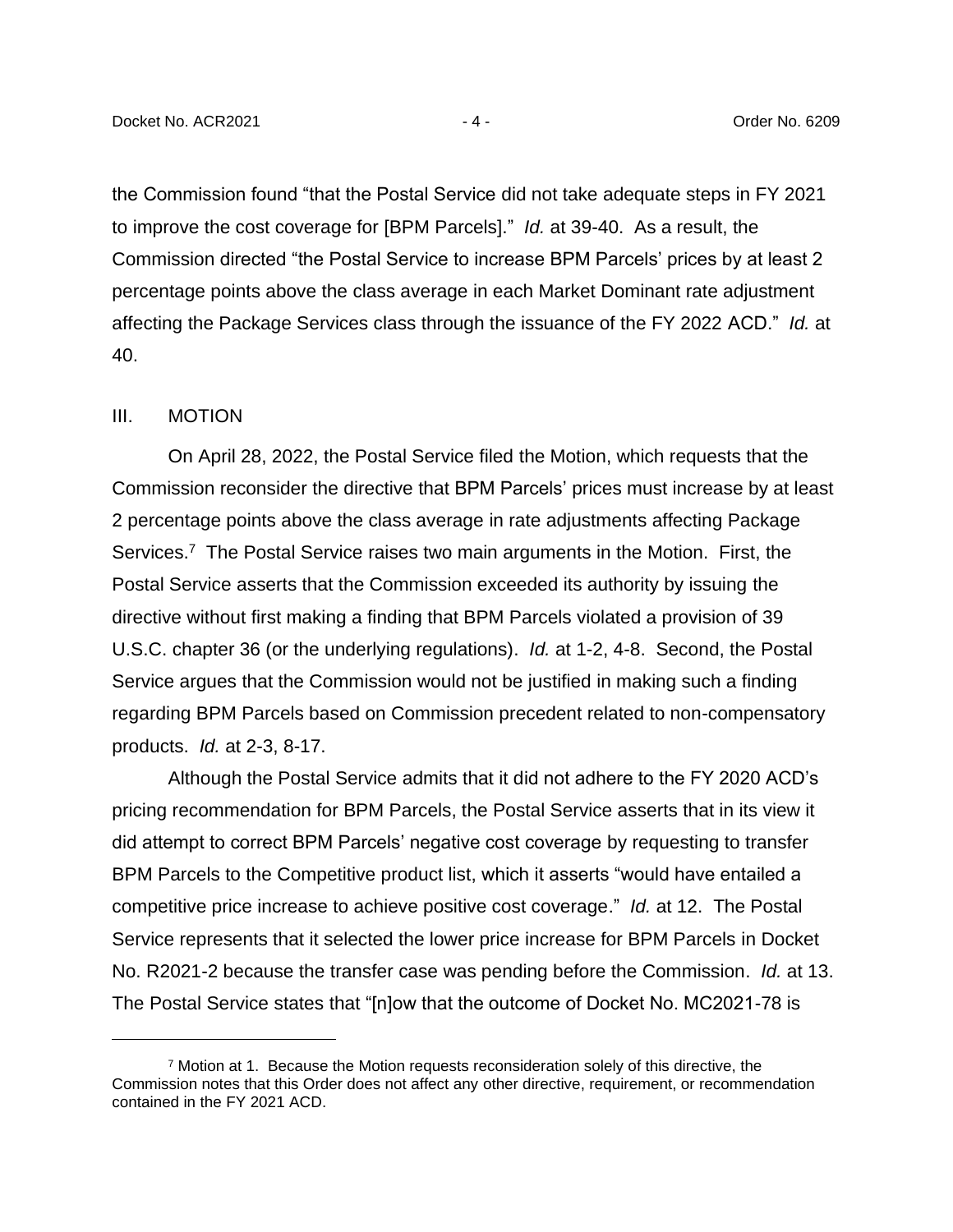known, the Postal Service would naturally be in a different position in terms of deciding how to address BPM Parcels' cost coverage within the market-dominant price cap, even without an ACD directive." *Id.* The Postal Service states that with the denial of the BPM Parcels' transfer, there is no reason to think that it would not act consistently with the Commission's pricing recommendations moving forward, as it has with regard to pricing recommendations for the Media Mail/Library Mail product. *Id.* at 14. The Postal Service concludes that "the 'appropriate' solution in these circumstances—particularly now that Docket No. MC2021-78 has been resolved—would be to monitor the product's trajectory and the Postal Service's actions for longer, rather than rushing to impose new regulatory constraints." *Id.* at 17.

### IV. COMMISSION ANALYSIS

The Postal Accountability and Enhancement Act (PAEA)<sup>8</sup> required the Commission to review the Market Dominant ratemaking system 10 years after the PAEA's enactment to determine if the system was achieving the objectives of 39 U.S.C. § 3622(b), taking into account the factors of 39 U.S.C. § 3622(c). 39 U.S.C. § 3622(d)(3). If the Commission determined, after notice and comment, that the system was not achieving the objectives, taking into account the factors, then the PAEA permitted the Commission to "by regulation, make such modification or adopt such alternative system for regulating rates and classes for market-dominant products as necessary to achieve the objectives." *Id.*

In determining whether the ratemaking system achieved the objectives, taking into account the factors, the Commission found that non-compensatory products and classes undermined the achievement of several objectives. For example, objective 8's reasonable rates requirement calls for rates that do not threaten the financial integrity of

<sup>8</sup> Postal Accountability and Enhancement Act, Pub. L. 109-435, 120 Stat. 3198 (2006).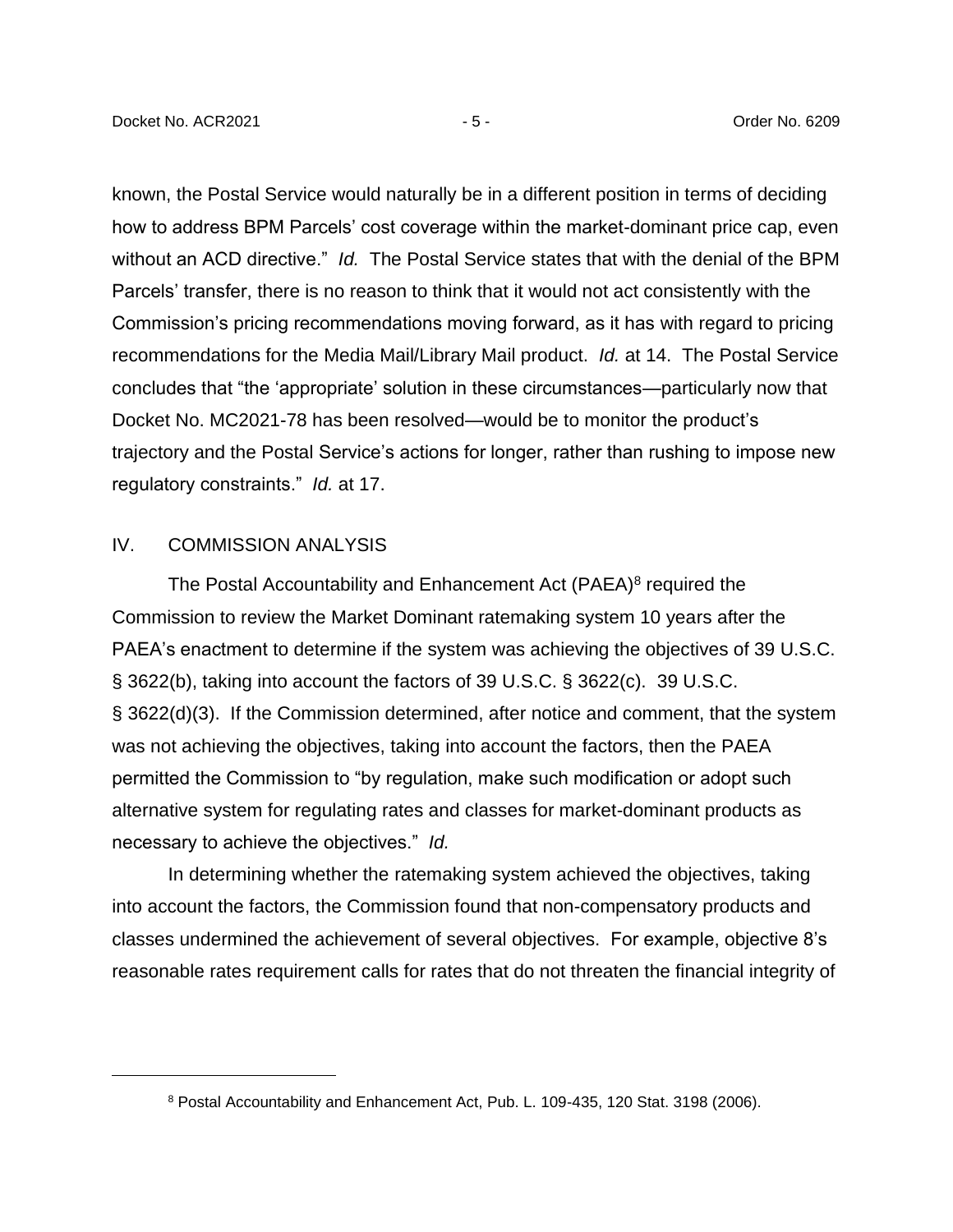the Postal Service.<sup>9</sup> In Order No. 4257, the Commission found that non-compensatory classes and products do not have reasonable rates because they do not provide sufficient revenue to cover their attributable costs, let alone contribute to institutional costs, which in turn threatens the Postal Service's financial integrity. *Id.* at 231-32, 233. The Commission also found that non-compensatory products undermined the achievement of objective 5 and the Postal Service's ability to maintain financial stability in the medium term because "non-compensatory products contributed to the Postal Service's inability to cover overall total cost." *Id.* at 248. In addition, the Commission found that non-compensatory products undermined the achievement of objective 1 because non-compensatory products are not priced in accordance with allocative efficiency and contributed to the fact that the ratemaking system failed to increase pricing efficiency. *Id.* at 139-42, 145.

In light of the fact that non-compensatory products and classes prevented the achievement of several objectives, the Commission implemented several regulations aimed at addressing, over time, the issues caused by non-compensatory products and classes.<sup>10</sup> First, the Postal Service is prohibited from reducing rates for all noncompensatory products.<sup>11</sup> Second, the Postal Service must increase the rates for noncompensatory products in compensatory classes by a minimum of 2 percentage points above the class average increase whenever the Postal Service files a rate adjustment

<sup>9</sup> Docket No. RM2017-3, Order on the Findings and Determination of the 39 U.S.C. § 3622 Review, December 1, 2017, at 226, 228 (Order No. 4257).

<sup>10</sup> *See, e.g.,* Docket No. RM2017-3, Notice of Proposed Rulemaking for the System for Regulating Rates and Classes for Market Dominant Products, December 1, 2017, at 73-74, 76, 80-81, 85-86 (Order No. 4258); Docket No. RM2017-3, Revised Notice of Proposed Rulemaking, December 5, 2019, at 153-54, 157, 168 (Order No. 5337); Order No. 5763 at 186, 189-90.

<sup>11</sup> 39 C.F.R. § 3030.127(b). *See* Order No. 4258 at 77; Order No. 5337 at 163, 174.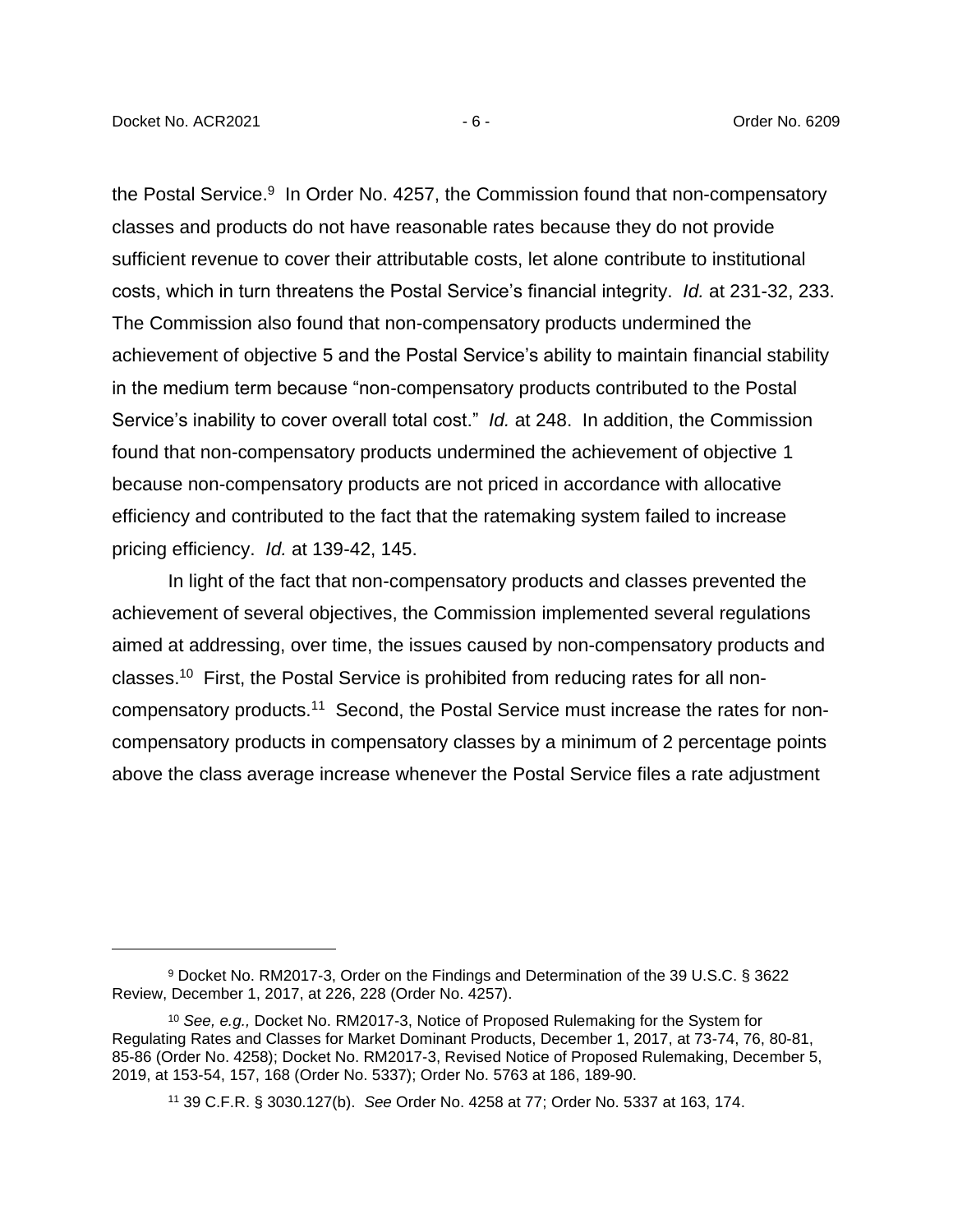affecting that class of mail.<sup>12</sup> Third, the regulations provide the Postal Service with an additional 2 percentage points of rate authority for non-compensatory classes of mail.<sup>13</sup>

In granting this additional rate authority for non-compensatory classes, the Commission noted that non-compensatory products undermined the achievement of various objectives and emphasized that "[n]on-compensatory classes are noncompensatory because they are dominated by non-compensatory products." Order No. 4258 at 81; Order No. 5337 at 163. The Commission found that "[f]or these classes to generate revenues that cover their attributable costs, the products within them must have prices that are reasonable and efficient." Order No. 4258 at 87; Order No. 5337 at 174. However, the Commission explained that because improved cost coverage cannot necessarily occur from rebalancing rates among products in the class, additional rate authority was necessary to improve cost coverage. Order No. 4258 at 84; Order No. 5337 at 164-65. The Commission expected that "[a]n increase in the class-level rate authority for non-compensatory classes will gradually move the prices of noncompensatory products within non-compensatory classes to . . . cost coverage over time, thereby achieving reasonable and efficient rates as envisioned by the PAEA." Order No. 4258 at 87.

While the Commission envisioned that the additional rate authority for noncompensatory classes would be used to improve the cost coverage of the noncompensatory products driving the classes' cost coverage issues, the Commission allowed the Postal Service to retain significant pricing flexibility over the prices in noncompensatory classes. *See* Order No. 5337 at 171, 173. Unlike non-compensatory products in compensatory classes, which are required to have price increases at least 2 percentage points above the class average, the Commission did not impose additional pricing restrictions on non-compensatory products in non-compensatory classes. *See* 

<sup>12</sup> 39 C.F.R. § 3030.221. *See* Order No. 4258 at 77; Order No. 5337 at 156-57; Order No. 5763 at 189.

<sup>13</sup> 39 C.F.R. § 3030.222(a). *See* Order No. 4258 at 84; Order No. 5337 at 165, 168, 174; Order No. 5763 at 190, 197.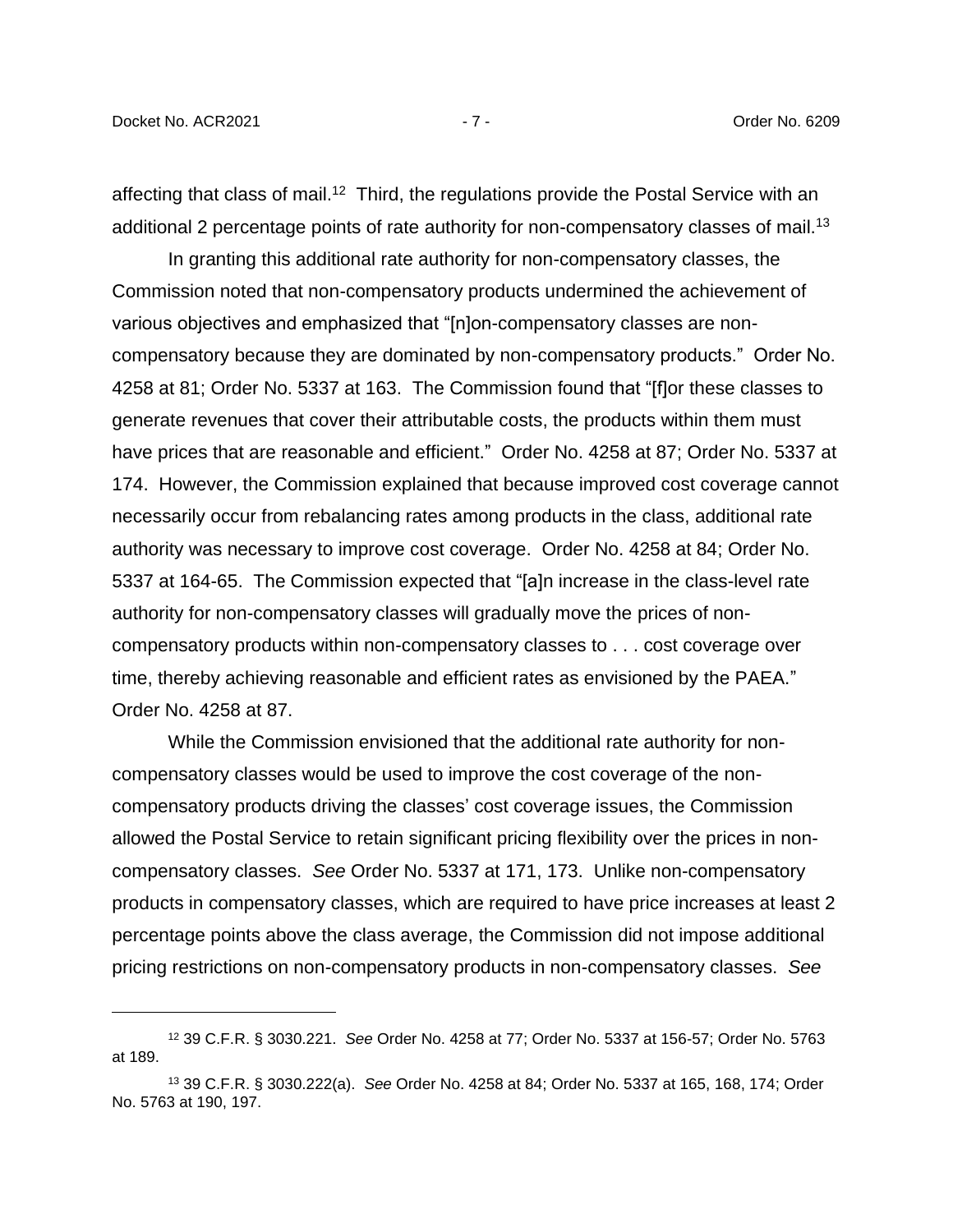39 C.F.R. § 3030.221. Regarding compensatory products in non-compensatory classes, the Commission stated that those products could only have prices increased up to the class average.<sup>14</sup>

In Docket No. R2021-2, the Postal Service used its pricing flexibility to propose a price increase for the non-compensatory BPM Parcels product that was more than 2 percentage points below the class average and the lowest proposed increase for the class. Docket No. R2021-2, Notice at 24. Giving a below average price increase to a non-compensatory product in a non-compensatory class is antithetical to the intent behind the additional rate authority for non-compensatory classes that price increases be targeted toward improving the cost coverage of non-compensatory products. Given the Commission found that the rates for non-compensatory products (regardless of whether they are part of a compensatory or non-compensatory class) are not reasonable, threaten the Postal Service's financial integrity, undermine the Postal Service's financial stability, and contribute to the inability to increase pricing efficiency, the best pricing policies ensure that non-compensatory products are priced above the class average and moved toward compensatory status. *See* Order No. 4257 at 139-42, 233-35, 248.

However, at the present time, giving a non-compensatory product in a noncompensatory class a below class average increase is not barred under the regulations and is within the scope of the pricing flexibility allowed by the system of ratemaking as implemented in Order No. 5763. In addition, the Postal Service represents that the then-pending transfer request for BPM Parcels influenced its pricing decision in Docket No. R2021-2, and now that the transfer request has been denied, the Postal Service is "in a different position in terms of deciding how to address BPM Parcels' cost coverage."

<sup>14</sup> Order No. 4258 at 85; Order No. 5337 at 165, 173. The Commission noted that at the time it was proposing its regulations no products fit this description as both products in the only noncompensatory class at the time (*i.e.*, Periodicals) were non-compensatory. Order No. 5337 at 153, 165; Order No. 5763 at 181. The Postal Service complied with this with regard to the two compensatory products, BPM Flats and Alaska Bypass Service, in the Package Services class in Docket No. R2021-2. *See* Docket No. R2021-2, Notice at 24; Order No. 5937 at 116.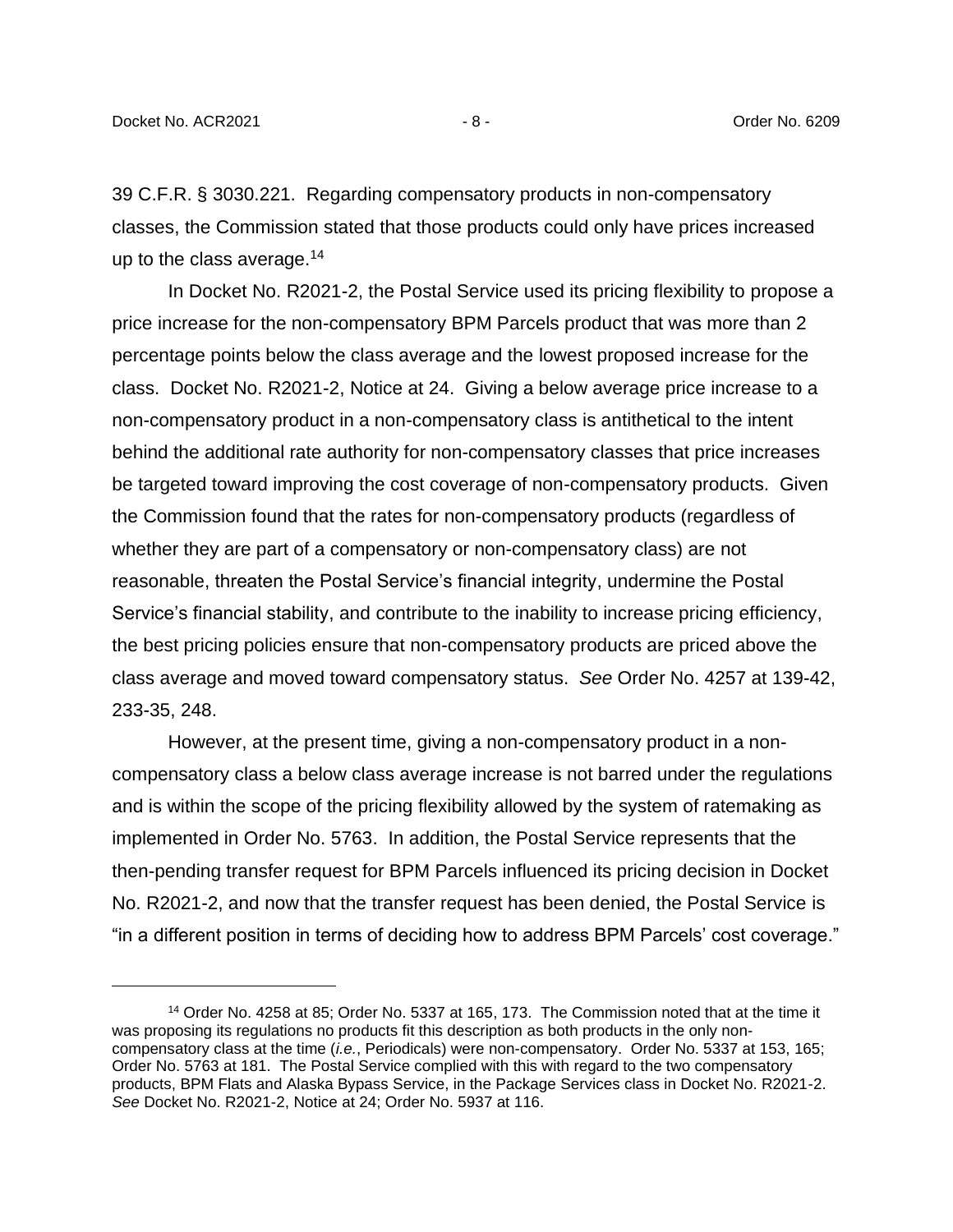Motion at 13. The Postal Service implies that it now intends to use its pricing flexibility to price BPM Parcels in a manner that is consistent with the Commission's pricing recommendations. *Id.* at 14.

Given that the Commission allowed the Postal Service pricing flexibility over the pricing of non-compensatory products in non-compensatory classes in Docket No. RM2017-3 and the Postal Service's representations that it intends to use its pricing flexibility to address BPM Parcels' cost coverage, the Commission grants the Motion. The FY 2021 ACD directive requiring that the Postal Service increase BPM Parcels' prices by at least 2 percentage points above the class average in each Market Dominant rate adjustment affecting the Package Services class through the issuance of the FY 2022 ACD is rescinded.

The Commission emphasizes, however, that the pricing of non-compensatory products in non-compensatory classes is an area that it will continue to monitor. The regulations put in place in Docket No. RM2017-3 are still new, and the Commission remains willing to allow the Postal Service the pricing flexibility to independently address the cost coverage of non-compensatory products in non-compensatory classes at this time. However, the Commission may find it appropriate to regulate the pricing of noncompensatory products in non-compensatory classes more stringently when it undertakes its planned 5-year review. *See* Order No. 5763 at 267.

## V. ORDERING PARAGRAPHS

### *It is ordered:*

- 1. The United States Postal Service Motion for Reconsideration of Directive Regarding Bound Printed Matter Parcels, filed April 28, 2022, is granted.
- 2. The FY 2021 ACD directive requiring that the Postal Service increase BPM Parcels' prices by at least 2 percentage points above the class average in each